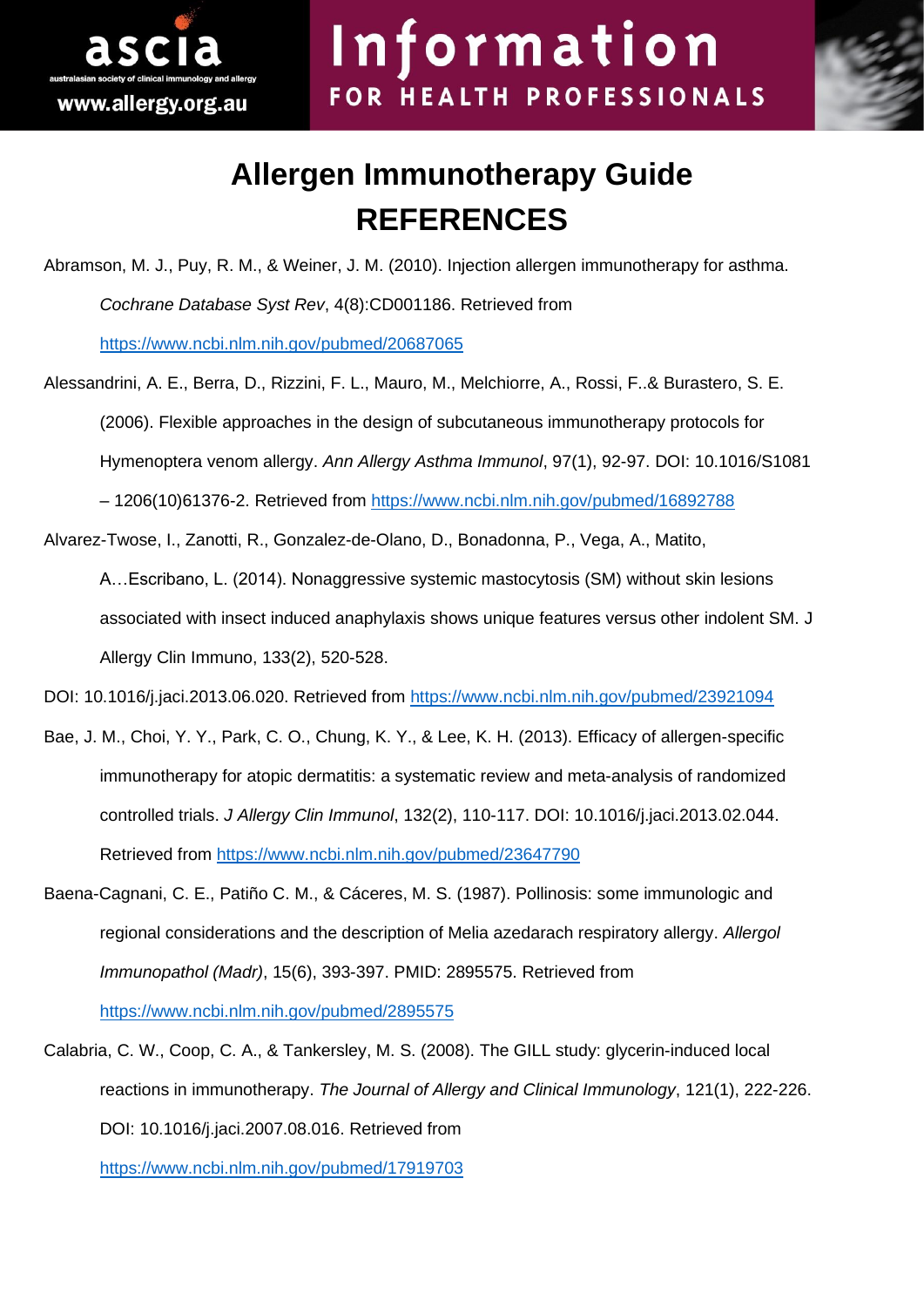- Calabria, C. W.,Coop, C. A., & Tankersley, M. S. (2009). The LOCAL Study: Local reactions do not predict local reactions in allergen immunotherapy. *J Allergy Clin Immunol*, 124(4), 739-744. doi: 10.1016/j.jaci.2009.07.048. Epub 2009 Sep 19. Retrieved from <https://www.ncbi.nlm.nih.gov/pubmed/19767075>
- Calabria, C. W., Stolfi, A., & Tankersley, M. S. (2011). The REPEAT study: recognizing and evaluating periodic local reactions in allergen immunotherapy and associated systemic reactions. *Ann Allergy Asthma Immunol*, 106(1), 49 –53. doi: 10.1016/j.anai.2010.10.025. Retrieved from <https://www.ncbi.nlm.nih.gov/pubmed/21195945>
- Calderon, M. A., Alves, B., Jacobson, M., Hurwitz, B., Sheikh, A., & Durham, S. (2007). Allergen injection immunotherapy for seasonal allergic rhinitis. *Cochrane Database Syst Rev*, CD001936. DOI: 10.1002/14651858.CD001936.pub2. Retrieved from <https://www.ncbi.nlm.nih.gov/pubmed/17253469>
- Calderon, M. A., Penagos, M., Sheikh, A., Canonica, G. W., & Durham, S. R. (2011). Sublingual immunotherapy for allergic conjunctivitis: Cochrane systematic review and meta-analysis. *Clin Exp Allergy* 41(9), 1263-1272. DOI: 10.1111/j.1365-2222.2011.03835.x. Retrieved from <https://www.ncbi.nlm.nih.gov/pubmed/21848759>
- Calderon, M. A., Boyle, R. J., Penagos, M., & Sheikh, A. (2011). Immunotherapy: The meta-analyses. What have we Learned? *Immunol Allergy Clin North Am*, 31(2), 159-173, vii. doi: 10.1016/j.iac.2011.02.002. Retrieved from <https://www.ncbi.nlm.nih.gov/pubmed/21530812>
- Calderón, M. A., Simons, F. E., Malling, H.-J., Lockey, R. F., Moingeon, P., & Demoly, P. (2012). Sublingual allergen immunotherapy: mode of action and its relationship with the safety profile. *Allergy*, 67(3), 302–311. DOI: 10.1111/j.1398-9995.2011.02761.x. Retrieved from <https://www.ncbi.nlm.nih.gov/pubmed/22150126>
- Ciprandi, G., Incorvaia, C., Dell'albani, I., Ricciardi, L., Puccinelli, P., & Frati, F., RINOBIT Study Group. (2014). Patients' perception in assessing allergen immunotherapy. *Allergol Immunopathol (Madr)*,.42(6), 629-631. PMID: 24269181. DOI: 10.1016/j.aller.2013.07.006. Epub 2013 Oct 23. Retrieved from <https://www.ncbi.nlm.nih.gov/pubmed/24269181>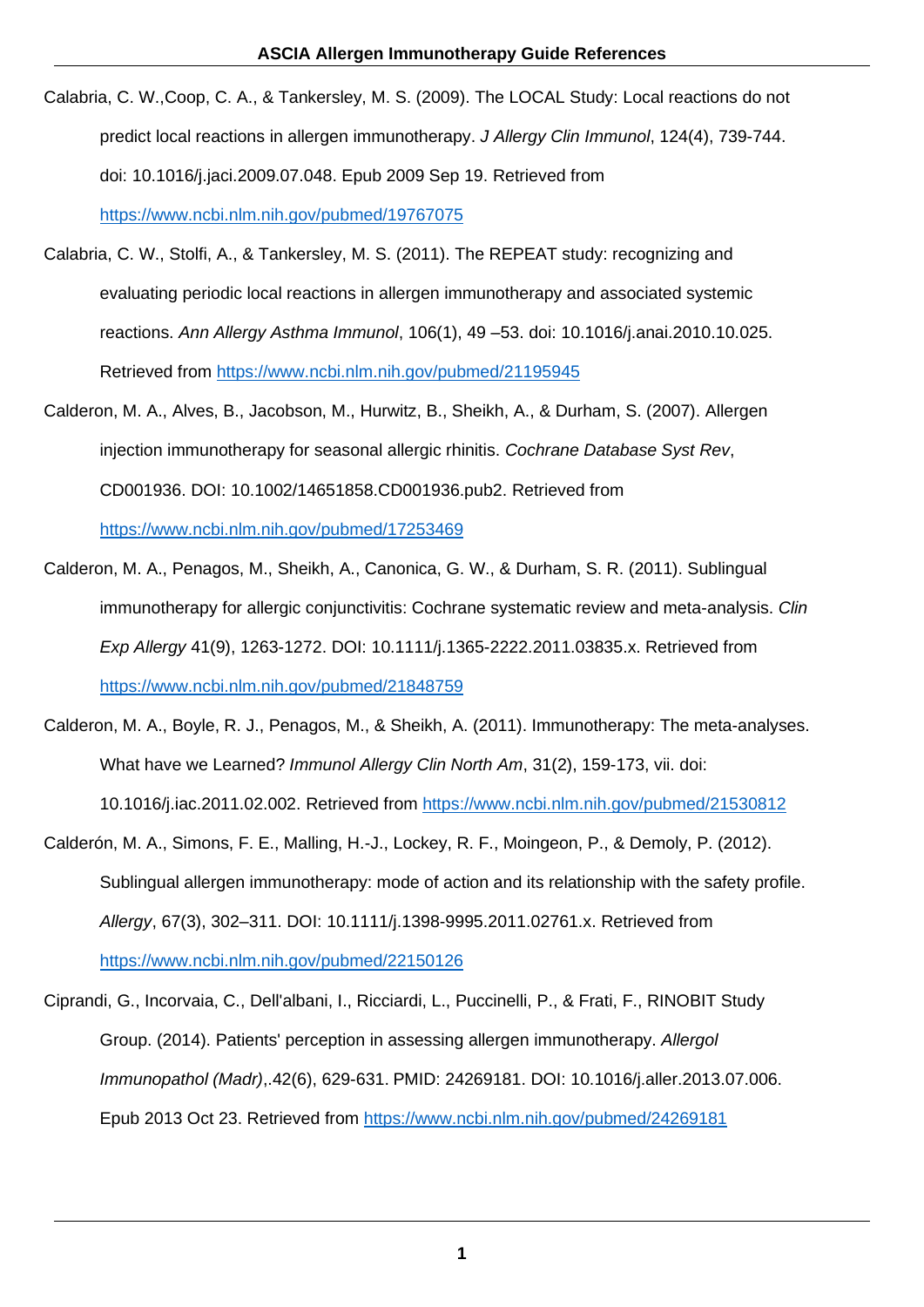- Ciprandi, G., Tosca, M. A., & Silvestri, M. (2014). The practical role of serum allergen-specific IgE as potential biomarker for predicting responder to AIT. *Expert Rev Clin Immunol*, 10(3), 321-324. Retrieved from<https://www.tandfonline.com/doi/full/10.1586/1744666X.2014.872032>
- Committee on the Safety of Medicines. Desensitising Vaccines. *Brit Med J* 1989; 293:948. Check this isn't meant to be: Naish, P. F., & Mucklow, J. C. (1986). Desensitising Vaccines: and allergist's view. *Br Med J (Clin Red Ed), 293 (6555), 1170.* Retrieved from <https://www.ncbi.nlm.nih.gov/pmc/articles/PMC1341867/>
- Compalati, E., Penagos, M., Tarantini, F., Passalacqua, G., & Canonica, G. W. (2009). Specific immunotherapy for respiratory allergy: state of the art according to current meta-analyses. *Ann Allergy Asthma Immunol*. 102(1), 22-28. doi: 10.1016/S1081-1206(10)60103-2. Retrieved from <https://www.ncbi.nlm.nih.gov/pubmed/19205281>
- Coop, C., Yip, S. K., & Tankersley, M. S. (2014). The dry needle technique. *Ann Allergy Asthma Immunol*, 113 , 120-121. DOI: 10.1016/j.anai.2014.05.010. Retrieved from [https://www.annallergy.org/article/S1081-1206\(14\)00310-X/fulltext](https://www.annallergy.org/article/S1081-1206(14)00310-X/fulltext)
- Cox, L. S., Hankin, C., & Lockey, R. (2014). Allergy immunotherapy adherence and delivery route: location does not matter. *J Allergy Clin Immunol Pract*., 2(2),156-160. Retrieved from <https://www.ncbi.nlm.nih.gov/pubmed/24607042>
- Cox, L. S., Larenas Linnemann, D., Nolte, H., Weldon, D., Finegold, I., & Nelson, H. S. (2006). Sublingual immunotherapy: A comprehensive review. *J Allergy Clin Immunol*, 117(5),1021- 1035. Retrieved from<https://www.ncbi.nlm.nih.gov/pubmed/16675328>
- Davies, J. M., Li, H., Green, M., Towers, M., & Upham, J. W. (2012). Subtropical grass pollen allergens are important for allergic respiratory diseases in subtropical regions. *Clin Transl Allergy*, 5; 2(1), 4. Retrieved from<https://www.ncbi.nlm.nih.gov/pubmed/22409901>
- Des Roches, A., Paradis, L., Menardo, J. L., Bouges, S., Daures, J. P. & Bousquet, J. (1997). Immunotherapy with a standardized Dermatophagoides pteronyssinus extract. VI. Specific immunotherapy prevents the onset of new sensitizations in children. *J Allergy Clin Immunol*, 99(4), 450-453. Retrieved from<https://www.ncbi.nlm.nih.gov/pubmed/9111487>
- Dhami S, Kakourou A, Asamoah F, Agache I, Lau S, Jutel M., … Sheikh A. Allergen immunotherapy for allergic asthma: A systematic review and meta-analysis. Allergy. 2017 Dec;72(12):1825-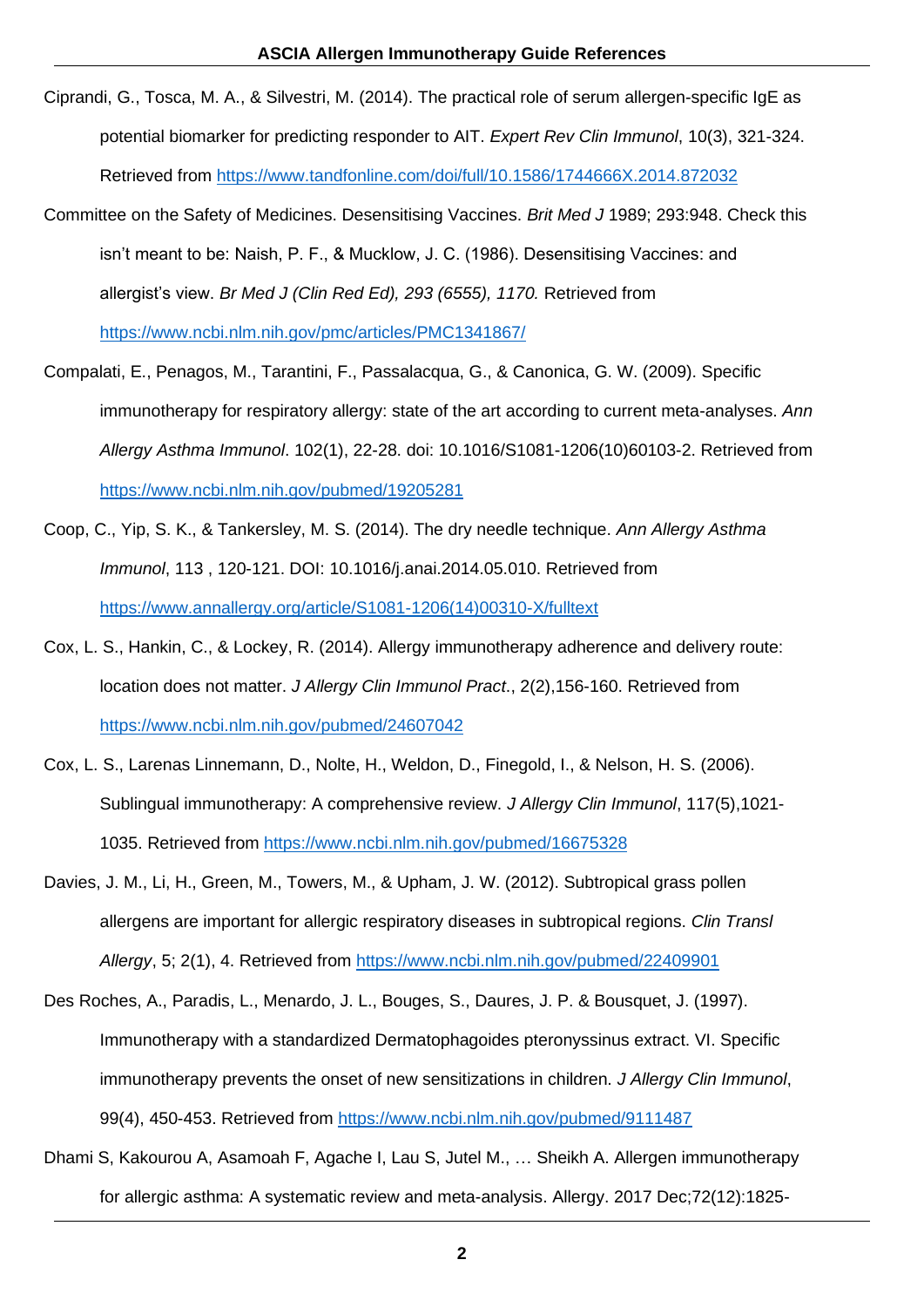1848. doi: 10.1111/all.13208. Epub 2017 Jul 6. Review. PubMed PMID: 28543086. Retrieved from<https://www.ncbi.nlm.nih.gov/pubmed/28543086>

- Dhami S, Nurmatov U, Arasi S, Khan T, Asaria M, Zaman H., …Sheikh A. Allergen immunotherapy for allergic rhinoconjunctivitis: A systematic review and meta-analysis. Allergy. 2017 Nov;72(11):1597-1631. doi: 10.1111/all.13201. Epub 2017 Jul 14. Review. PubMed PMID: 28493631. Retrieved from<https://www.ncbi.nlm.nih.gov/pubmed/28493631>
- Di Bona, D., Plaia, A., Leto-Barone, M. S., La Piana, S. & Di Lorenzo, G. (2012). Efficacy of subcutaneous and sublingual immunotherapy with grass allergens for seasonal allergic rhinitis: a meta-analysis-based comparison. *J Allergy Clin Immunol* 130(5), 1097-1107 e2. doi: 10.1016/j.jaci.2012.08.012. Retreived from<https://www.ncbi.nlm.nih.gov/pubmed/23021885>
- Didier, A., Worm, M., Horak, F., Sussman, G., de Beaumont, O., Le Gall, M., Melac, M., & Malling, H. J. (2011). Sustained 3-year efficacy of pre- and coseasonal 5-grass-pollen sublingual immunotherapy tablets in patients with grass pollen-induced rhinoconjunctivitis. *J Allergy Clin Immunol*,128(3), 559-566. doi: 10.1016/j.jaci.2011.06.022. Retrieved from <https://www.ncbi.nlm.nih.gov/pubmed/21802126>
- Durham, S. R., Emminger, W., Kapp, A., de Monchy, J. G., Rak, S., Scadding, G. K., Wurtzen, P. A., Andersen, J. S., Tholstrup, B., Riis, B., & Dahl, R. (2012). SQ-standardized sublingual grass immunotherapy: confirmation of disease modification 2 years after 3 years of treatment in a randomized trial. *J Allergy Clin Immunol* 129(3), 717-725 e5. doi: 10.1016/j.jaci.2011.12.973. Retrieved from<https://www.ncbi.nlm.nih.gov/pubmed/22285278>
- Dretzke, J., Meadows, A., Novielli, N., Huissoon, A., Fry-Smith, A., & Meads, C. (2013). Subcutaneous and sublingual immunotherapy for seasonal allergic rhinitis: a systematic review and indirect comparison. *J Allergy Clin Immunol*,131(5), 1361-1366. doi: 10.1016/j.jaci.2013.02.013. Retrieved from<https://www.ncbi.nlm.nih.gov/pubmed/23557834>
- Eifan, A. O., Akkoc, T., Yildiz, A., Keles, S., Ozdemir, C., Bahceciler, N. N., & Barlan, I. B. (2010). Clinical efficacy and immunological mechanisms of sublingual and subcutaneous immunotherapy in asthmatic/rhinitis children sensitized to house dust mite: an open randomized controlled trial. *Clin Exp Allergy*, 40(6), 922-932. doi: 10.1111/j.1365- 2222.2009.03448.x. Retreived from<https://www.ncbi.nlm.nih.gov/pubmed/20100188>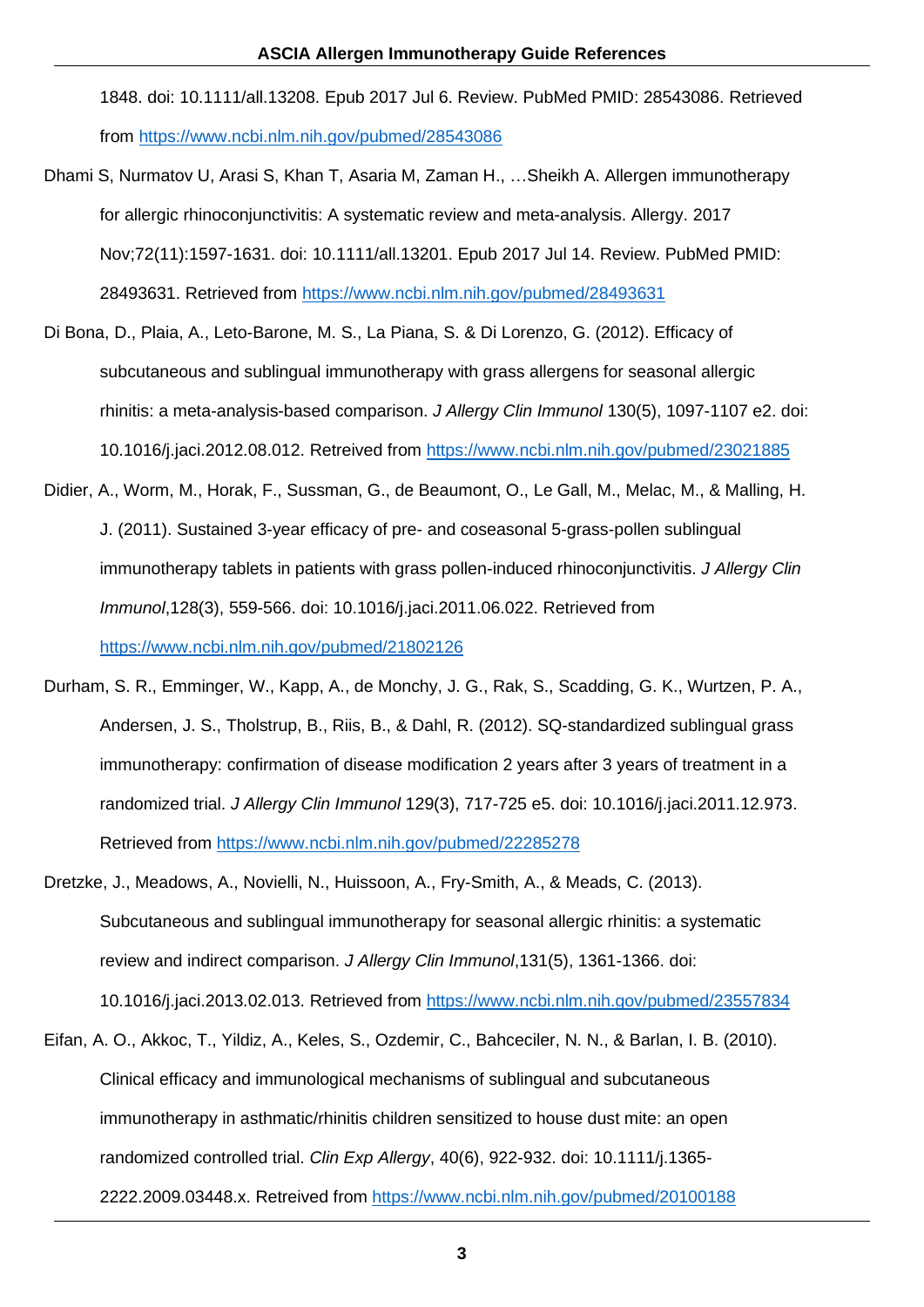- Epstein, T. G., Liss, G. M., Murphy-Berendts, K., Bernstein, D. (2011). Immediate and delayed-onset systemic reactions after subcutaneous immunotherapy injections: ACAAI/AAAAI surveillance study of subcutaneous immunotherapy-year 2. *Ann Allergy Astma Immunol*, 107(5), 426-431. Retrieved from<https://www.sciencedirect.com/science/article/pii/S1081120611003875>
- Ewbank, P. A., Murray, J., Sanders, K., Curran-Everett, D., Dreskin, S., & Nelson, H. S. (2003). A double-blind, placebo-controlled immunotherapy dose-response study with standardized cat extract. *J Allergy Clin Immunol*, 111, 155-161. Retrieved from <https://www.ncbi.nlm.nih.gov/pubmed/12532112>
- Gendelman, S. R., & Lang, D. M. (2013). Specific immunotherapy in the treatment of atopic dermatitis: a systematic review using the GRADE system. *Ann Allergy Asthma Immunol*,111, 555-561. doi: 10.1016/j.anai.2013.08.020. Retrieved from <https://www.ncbi.nlm.nih.gov/pubmed/24267368>
- Golden, D. B. K., Kagey-Sobotka, A., Norman, P. S., Hamilton, R.G., & Lichtenstein, L. M. (2001). Insect allergy with negative skin tests. *JACI,* 107, 897-901. Retrieved from [https://www.jacionline.org/article/S0091-6749\(01\)42836-3/fulltext](https://www.jacionline.org/article/S0091-6749(01)42836-3/fulltext)
- Hedlin, G., & van Hage, M. (2012). The role of immunotherapy in the management of childhood asthma. *Ther Adv Respir Dis,* 6(3), 137-146. doi: 10.1177/1753465812439793. Retrieved from <https://www.ncbi.nlm.nih.gov/pubmed/22438265>
- Howarth, P., Malling, H. J., Molimard, M., & Devillier, P. (2012). Analysis of allergen immunotherapy studies shows increased clinical efficacy in highly symptomatic patients. *Allergy*, 67(3), 321- 327. doi: 10.1111/j.1398-9995.2011.02759.x. Retrieved from

<https://www.ncbi.nlm.nih.gov/pubmed/22142377>

[Hunt, K. J.](https://www.ncbi.nlm.nih.gov/pubmed/?term=Hunt%20KJ%5BAuthor%5D&cauthor=true&cauthor_uid=78446), [Valentine, M. D.](https://www.ncbi.nlm.nih.gov/pubmed/?term=Valentine%20MD%5BAuthor%5D&cauthor=true&cauthor_uid=78446), [Sobotka, A. K.](https://www.ncbi.nlm.nih.gov/pubmed/?term=Sobotka%20AK%5BAuthor%5D&cauthor=true&cauthor_uid=78446), [Benton, A. W.](https://www.ncbi.nlm.nih.gov/pubmed/?term=Benton%20AW%5BAuthor%5D&cauthor=true&cauthor_uid=78446), [Amodio, F. J.](https://www.ncbi.nlm.nih.gov/pubmed/?term=Amodio%20FJ%5BAuthor%5D&cauthor=true&cauthor_uid=78446), [Lichtenstein, L. M.](https://www.ncbi.nlm.nih.gov/pubmed/?term=Lichtenstein%20LM%5BAuthor%5D&cauthor=true&cauthor_uid=78446) (1978) A controlled trial of immunotherapy in insect hypersensitivity. *N Engl J Med*, 299(4),157-161. DOI: 10.1056/NEJM197807272990401. Retrieved from <https://www.ncbi.nlm.nih.gov/pubmed/78446>

Jacobsen, L., Niggemann, B., Dreborg, S., Ferdousi, H.A., Halken, S., Host, A., Koivikko, A., Norberg, L.A., Valovirta, E., Wahn, U., & Moller, C. (2007). Specific immunotherapy has long-term preventive effect of seasonal and perennial asthma: 10-year follow-up on the PAT study.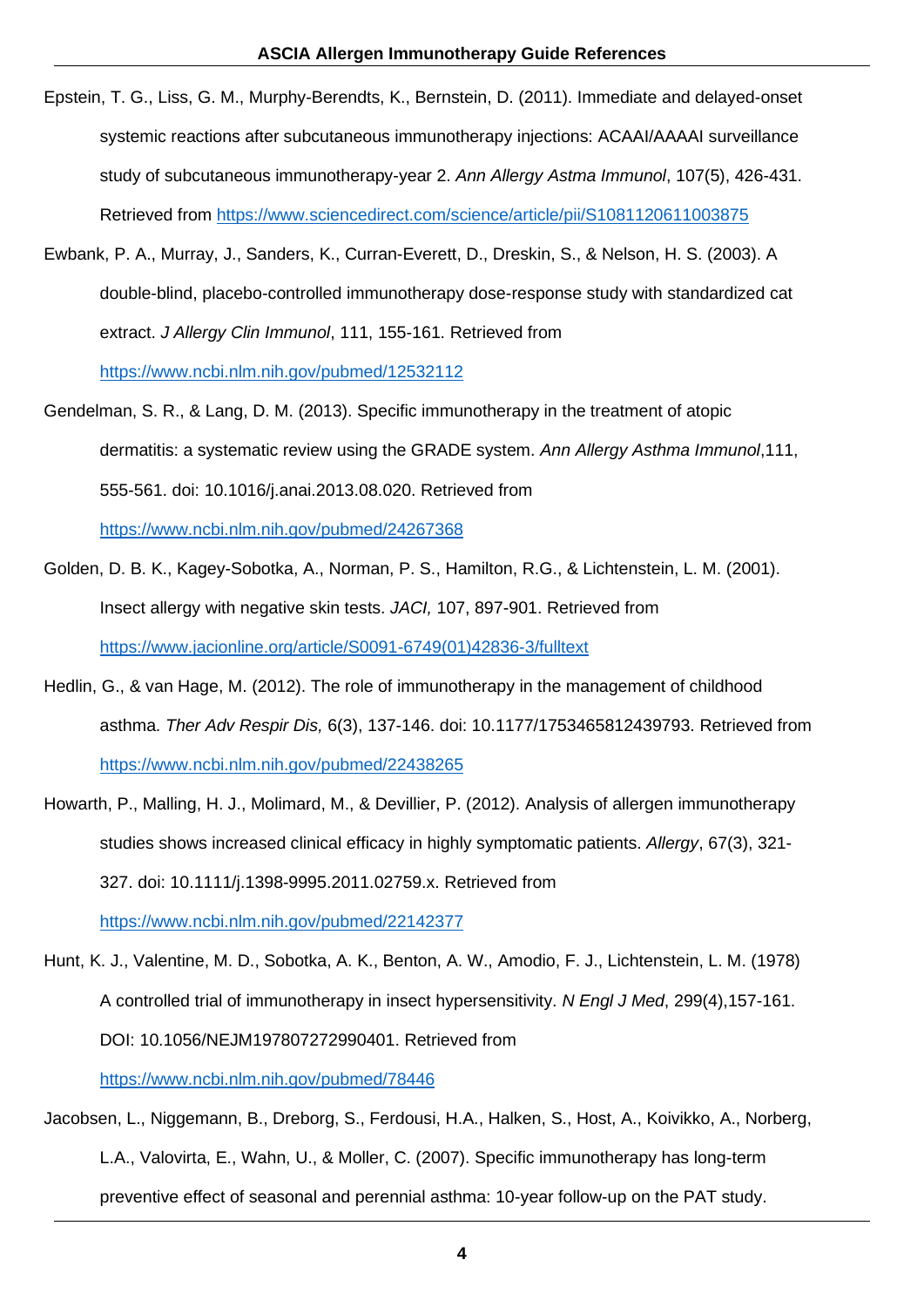*Allergy* 62(8), 943-948. doi: 10.1111/j.1398-9995.2007.01451.x. Retrieved from <https://www.ncbi.nlm.nih.gov/pubmed/17620073>

Keles, S., Karakoc-Aydiner, E., Ozen, A., Izgi, A. G., Tevetoglu, A., Akkoc, T., Bahceciler, N. N., & Barlan, I. (2011). A novel approach in allergen-specific immunotherapy: combination of sublingual and subcutaneous routes. *J Allergy Clin Immunol*,128(4), 808-815 e7. doi:

10.1016/j.jaci.2011.04.033. Retrieved from<https://www.ncbi.nlm.nih.gov/pubmed/21641635>

- Kelso, J.M. (2004). The rate of systemic reactions to immunotherapy injections is the same whether or not the dose is reduced after a local reaction. *Ann Allergy Asthma Immunol*, 92(2), 225– 227. Retrieved from<https://www.ncbi.nlm.nih.gov/pubmed/14989390>
- Kette, F., Smith, W. (2011). Sublingual immunotherapy: Allergen specific or placebo effect? *J Allergy Clin Immunol*, 128(2), 430. Retrieved from [https://www.jacionline.org/article/S0091-](https://www.jacionline.org/article/S0091-6749(11)00749-4/fulltext) [6749\(11\)00749-4/fulltext](https://www.jacionline.org/article/S0091-6749(11)00749-4/fulltext)
- Khinchi, M. S., Poulsen, L. K., Carat, F., Andre, C., Hansen, A. B., & Malling, H. J. (2004). Clinical efficacy of sublingual and subcutaneous birch pollen allergen-specific immunotherapy: a randomized, placebo-controlled, double-blind, double-dummy study. Allergy 59(1), 45-53. doi: 387 [pii]. Retrieved from<https://www.ncbi.nlm.nih.gov/pubmed/14674933>
- Kiel, M. A., Röder, E., Gerth van Wijk, R., Al, M. J., Hop, W. C., & Rutten-van Mölken, M. P. (2013). Real-life compliance and persistence among users of subcutaneous and sublingual allergen immunotherapy. *J Allergy Clin Immunol*, 132(2), 353-60. Retrieved from <https://www.ncbi.nlm.nih.gov/pubmed/23651609>
- Kim, J. M., Lin, S. Y., Suarez-Cuervo, C., Chelladurai, Y., Ramanathan, M., Segal, J. B., & Erekosima, N. (2013) Allergen-specific immunotherapy for pediatric asthma and rhinoconjunctivitis: a systematic review. *Pediatrics*, 131(6), 1155-1167. doi:

10.1542/peds.2013-0343. Retrieved from<https://www.ncbi.nlm.nih.gov/pubmed/23650298>

Korosec, P., Valenta, R., Mitterman, I., Celesnik, N., Erzen, R., Zidarn, M., & Kosnik, M.(2011). Low sensitivity of commercially available rApi m 1 for diagnosis of honey bee venom allergy. *JACI*,128(3), 671-673. Retrieved from<https://www.ncbi.nlm.nih.gov/pubmed/21481443>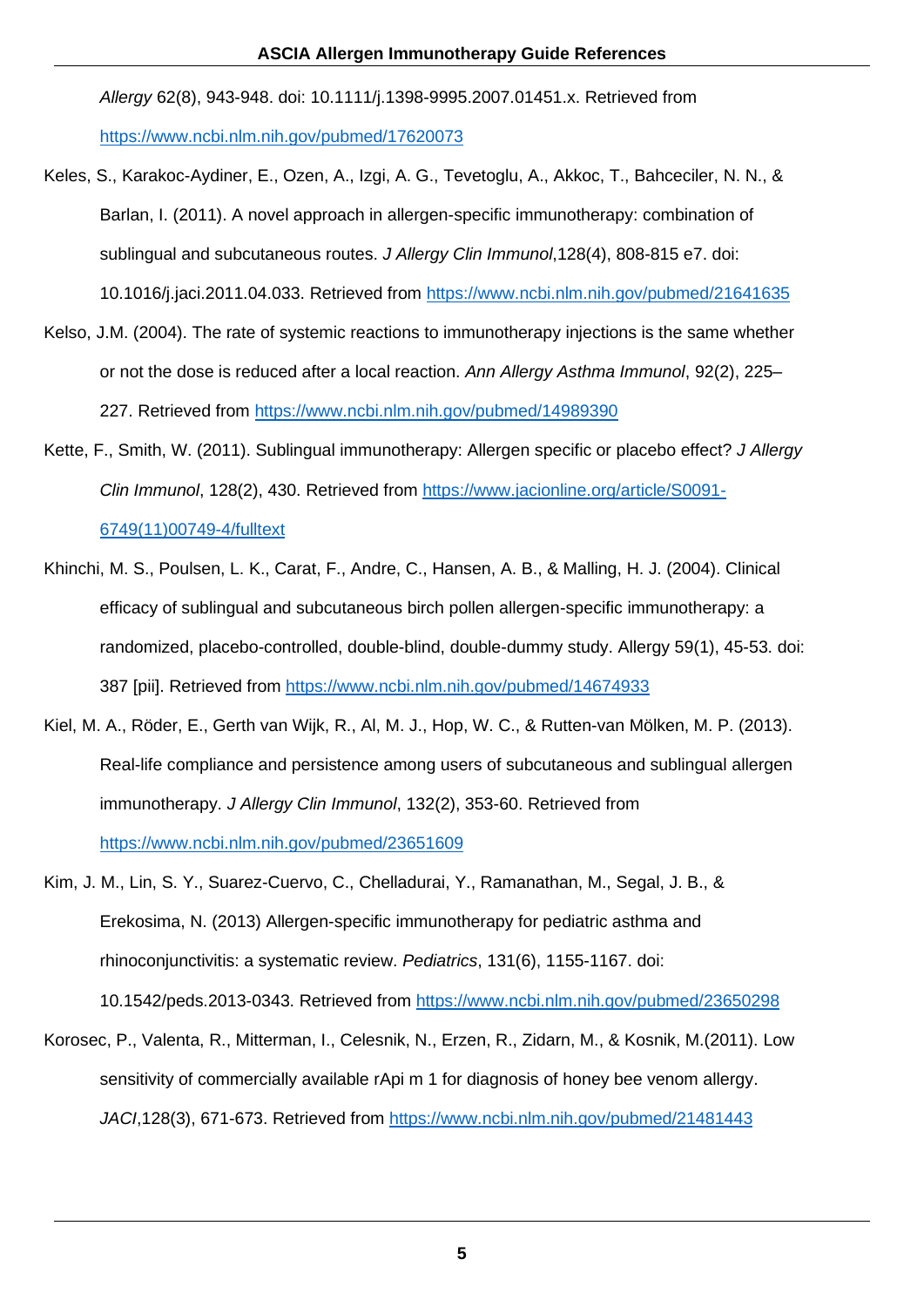- Larenas-Linnemann, D., Blaiss, M., Van Bever, H. P., Compalati, E., & Baena-Cagnani, C. E. (2013). Pediatric sublingual immunotherapy efficacy: evidence analysis, 2009-2012. *Ann Allergy Asthma Immunol*, 110, 402-415. doi: 10.1016/j.anai.2013.02.017. Retrieved from <https://www.ncbi.nlm.nih.gov/pubmed/23706708>
- Lin, S. Y., Erekosima, N., Kim, J.M., Ramanathan, M., Suarez-Cuervo, C., Chelladurai, Y., Ward, D., & Segal, J. B. (2013). Sublingual immunotherapy for the treatment of allergic rhinoconjunctivitis and asthma: a systematic review. *JAMA*, 309(12), 1278-12. 88. doi: 10.1001/jama.2013.2049. Retrieved from<https://www.ncbi.nlm.nih.gov/pubmed/23532243>
- Linneberg, A., Jacobsen, R. K., Jespersen, L., & Abildstrom, S. Z. (2012). Association of subcutaneous allergen-specific immunotherapy with incidence of autoimmune diseases, ischemic heart disease, and mortality. *J Allergy Clin Immunol*, 129(2), 413-419. doi: 10.1016/j.jaci.2011.09.007. Epub 2011 Oct 17.. Retrieved from <https://www.ncbi.nlm.nih.gov/pubmed/22004944>
- Lucendo, A. J., Arias, A., & Tenias, J.M. (2014). Relation between eosinophilic esophagitis and oral immunotherapy for food allergy: a systematic review with meta-analysis. *Ann Allergy Asthma Immunol*,.113(6), 624-629.. doi: 10.1016/j.anai.2014.08.004. Retrieved from <https://www.ncbi.nlm.nih.gov/pubmed/25216976>
- Marshall, G.D., & Morris, A. E. (2012). Safety of Allergen Immunotherapy: a review of premedication and dose adjustment. *Immunotherapy*, 4(3), 315-322. Retrieved from [https://www.medscape.com/viewarticle/762698\\_1](https://www.medscape.com/viewarticle/762698_1)
- Martinez Canavate, A., Eseverri, J. L., Rodenas, R., Tabar, A.I., Gardee, J., Torres, J., Bone, J., & Pedemonte, C. (2005). Evaluation of paediatric tolerance to an extract of Alternaria alternata under two treatment regimes. A multicentre study. *Allergol Immunopathol (Madr)*, 33(3),138-

141. Retrieved from<https://www.ncbi.nlm.nih.gov/pubmed/15946625>

- Mueller, U. R. (2007). Cardiovascular disease and anaphylaxis. *Curr Opin Allergy Clin Immunol*, 7(4), 337-341. Retrieved from<https://www.ncbi.nlm.nih.gov/pubmed/17620826>
- Nelson, H., Blaiss, M., Nolte, H., Wurtz, S. O., Andersen, J. S. & Durham, S. R. (2013). Efficacy and safety of the SQ-standardized grass allergy immunotherapy tablet in mono- and polysensitized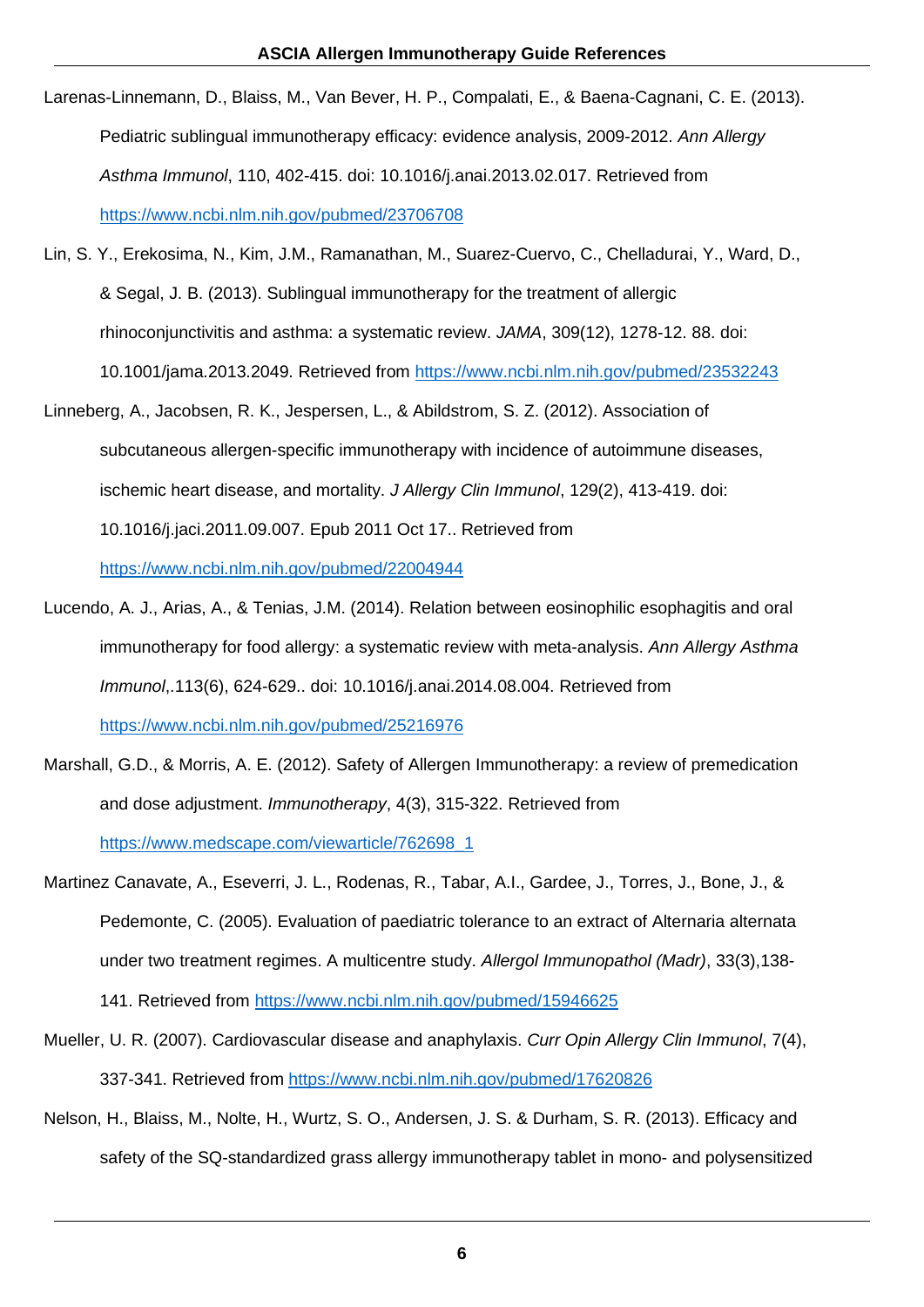subjects. *Allergy*, 68(2), 252-255. doi: 10.1111/all.12074. Retrieved from <https://www.ncbi.nlm.nih.gov/pubmed/23205670>

- Pajno, G. B., Barberio, G., De Luca, F., Morabito, L., & Parmiani, S. (2001). Prevention of new sensitizations in asthmatic children monosensitized to house dust mite by specific immunotherapy. A six-year follow-up study. *Clin Exp Allergy*, 31(9),1392-1397. Retrieved from <https://www.ncbi.nlm.nih.gov/pubmed/11591189>
- Passalacqua, G. (2014). Specific immunotherapy in asthma: a comprehensive review. *J Asthma*, 51(1), 29-33. doi: 10.3109/02770903.2013.853082. Retrieved from <https://www.ncbi.nlm.nih.gov/pubmed/24219841>
- Passalacqua, G., & Canonica, G.W. (2011). Specific immunotherapy in asthma: efficacy and safety. *Clin Exp Allergy*, 41(9), 1247-1256. doi: 10.1111/j.1365-2222.2010.03688. Retrieved from <https://www.ncbi.nlm.nih.gov/pubmed/21255159>
- Patel, S., Rossow, K. L., Williams, B. J., Li, J.T., & Rank, M. A. (2013). Errors in allergen immunotherapy administration: a system assessment. *Ann Allergy Asthma Immunol*, 110(3), 205-206. DOI: 10.1016/j.anai.2012.12.005. Retrieved from [https://www.annallergy.org/article/S1081-1206\(12\)00996-9/fulltext](https://www.annallergy.org/article/S1081-1206(12)00996-9/fulltext)
- Pham, N. H., Baldo, B. A., Bass, D. J. (1994). Cypress pollen allergy. Identification of allergens and crossreactivity between divergent species. *Clin Exp Allergy*, 24(6), 558-565. Retrieved from <https://www.ncbi.nlm.nih.gov/pubmed/7522944>
- Pitsios, C., Demoly, P., Bilò, M. B., Gerth van Wijk, R., Pfaar, O., … Calderón, M. A. (2015). Clinical contraindications to allergen immunotherapy: an EAACI position paper. *Allergy*, 70(8):897- 909. DOI: 10.1111/all.12638. Retrieved from<https://www.ncbi.nlm.nih.gov/pubmed/25913519>
- Radulovic, S., Calderon, M. A., Wilson, D., & Durham, S. (2010) Sublingual immunotherapy for allergic rhinitis. *Cochrane Database Syst Rev*:CD002893. doi: 10.1002/14651858.cd002893. Retrieved from<https://www.ncbi.nlm.nih.gov/pubmed/21154351>
- Radulovic, S., Wilson, D., Calderon, M., & Durham, S. (2011). Systematic reviews of sublingual immunotherapy (SLIT). *Allergy*, 66(6), 740-752. doi: 10.1111/j.1398-9995.2011.02583.x. Retrieved from<https://www.ncbi.nlm.nih.gov/pubmed/21443635>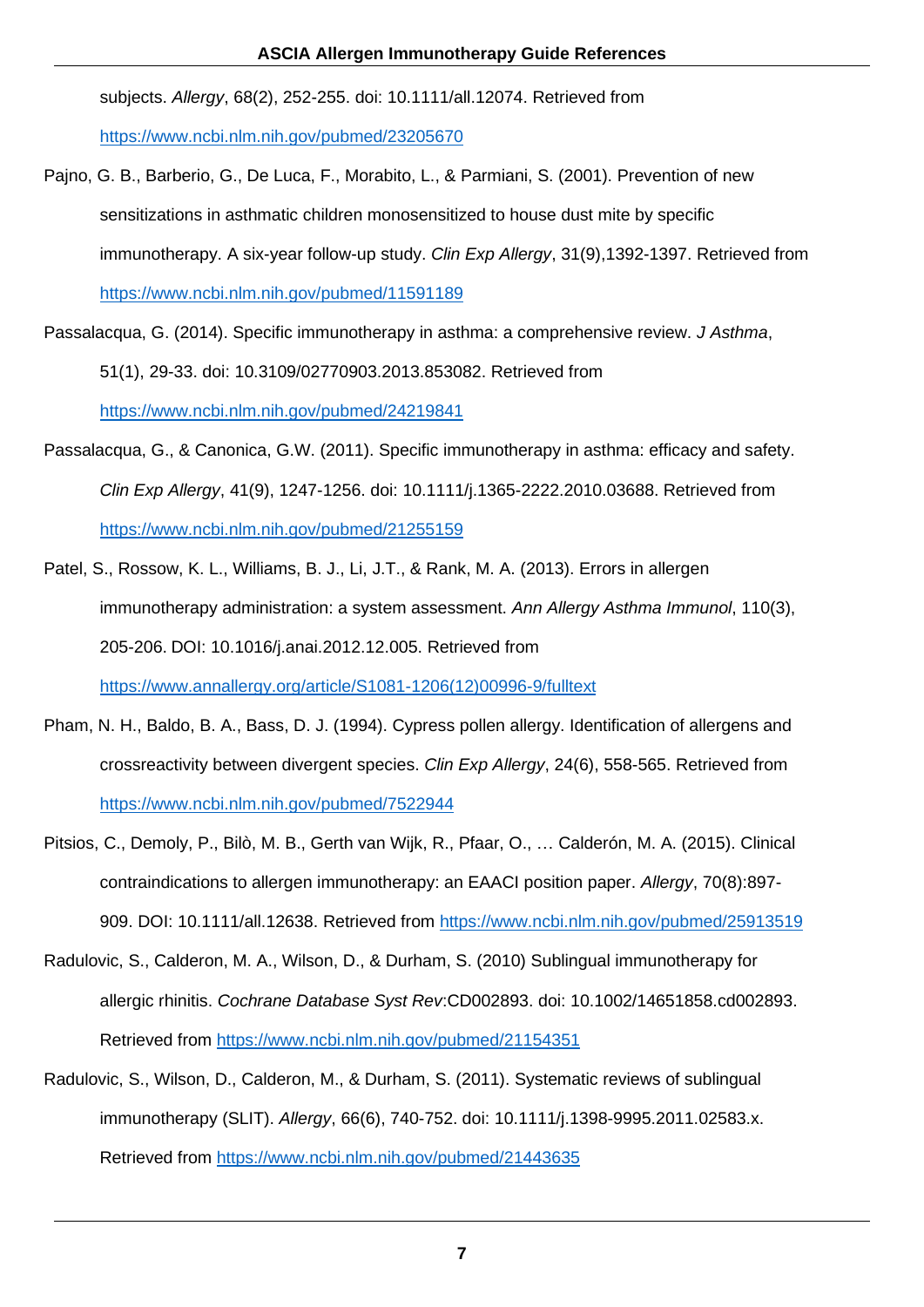Ridolo, E., Martignago, I., Riario-Sforza, G. G. & Incorvaia, C. (2018). Allergen immunotherapy in atopic dermatitis. *Expert Rev Clin Immunol*, 14(1), 61-68. doi: 10.1080/1744666X.2018.1401469. Retrieved from

<https://www.ncbi.nlm.nih.gov/pubmed/29110542>

- Serrano, P., Justicia, J. L., Sanchez, C., Cimarra, M., Fernandez-Tavora, L., Orovitg, A.,… Alva V (2009) Systemic tolerability of specific subcutaneous immunotherapy with index-of-reactivitystandardized allergen extracts administered using clustered regimens: a retrospective, observational, multicenter study. *Ann Allergy Asthma Immunol* 102:247-52. doi: 10.1016/S1081-1206(10)60088-9. Retrieved from <https://www.sciencedirect.com/science/article/abs/pii/S1081120610600889>
- Shaikh, W. A. & Shaikh, S. W. (2012). A prospective study on the safety of sublingual immunotherapy in pregnancy. *Allergy*; 67(6), 741-743. doi: 10.1111/j.1398-9995.2012.02815.x. Retrieved from <https://www.ncbi.nlm.nih.gov/pubmed/22486626>
- Tabar, A. I., Echechipia, S., Garcia, B. E., Olaguibel, J. M., Lizaso, M. T., Gomez, B… Marcotegui, F. (2005). Double-blind comparative study of cluster and conventional immunotherapy schedules with Dermatophagoides pteronyssinus. *J Allergy Clin Immunol*, 116(1), 109-118. doi: 10.1016/j.jaci.2005.05.005. Retrieved from [https://www.jacionline.org/article/S0091-](https://www.jacionline.org/article/S0091-6749(05)01286-8/abstract) [6749\(05\)01286-8/abstract](https://www.jacionline.org/article/S0091-6749(05)01286-8/abstract)
- Tam, H., Calderon, M. A. & Boyle, R. J. (2013) Efficacy of allergen-specific immunotherapy for patients with atopic dermatitis. *J Allergy Clin Immunol*,132, 1012-1013. doi: 10.1016/j.jaci.2013.07.021. <https://www.ncbi.nlm.nih.gov/pubmed/23993878>
- Tankersley, M. S., Butler, K. K., Butler, W. K., & Goetz, D. W. (2000). Local reactions during AIT do not require dose adjustment. *J Allergy Clin Immunol*, 106(5), 840-843. DOI: 10.1067/mai.2000.110468. Retrieved from<https://www.ncbi.nlm.nih.gov/pubmed/11080704>
- Tao, L., Shi, B., Shi, G., & Wan, H. (2014). Efficacy of Sublingual Immunotherapy for Allergic Asthma: retrospective meta-analysis of randomized, double-blind, and placebo-controlled trials. *Clin Respir J*, 8(2), 192-205. doi: 10.1111/crj.12058. Retrieved from <https://www.ncbi.nlm.nih.gov/pubmed/24118881>